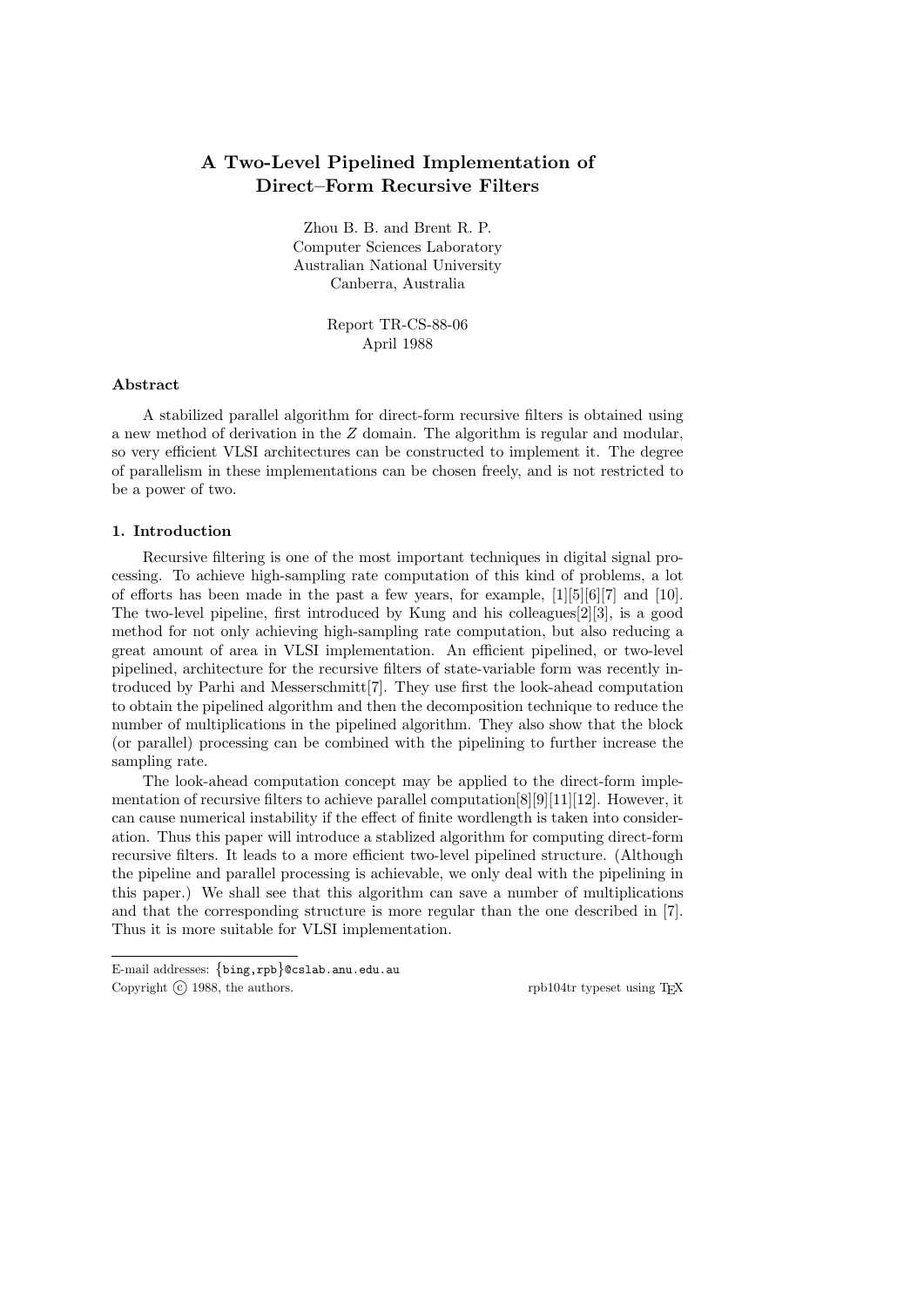In Section 2, an example is given to show that the look-ahead computation may cause numerical instability in the direct-form implementation of recursive filters. Therefore, we derive a stablized algorithm and then the corresponding two-level pipelined structure in Section 3 and 4, respectively. Section 5 analyses the stability and compexity of the derived algorithm. In Section 6 we compare our method with one in [7].

# 2. Applying The Look-Ahead Computation To Direct-Form Recursive Filters

In the look-ahead technique, the given recursion is iterated as many times as desired to create the necessary concurrency and then the concurrency created can be used to obtain pipelined and/or parallel implementation of recursive systems[7]. In the following, we give an example to show that this concept may cause numercal instability in direct-form recursive filters if the effect of finite wordlength in practice is considered.

A second-order direct-form recursive filter can be expressed as

$$
y_i = \sum_{j=0}^{2} w_j x_{i-j} + \sum_{j=1}^{2} r_j y_{i-j}
$$
 (1)

where  $w_i$  and  $r_i$  are coefficients and  $x_i$  and  $y_i$  are input and output, respectively.

According to (1), we write  $y_{i-1}$  explicitly as

$$
y_{i-1} = \sum_{j=0}^{2} w_j x_{i-1-j} + \sum_{j=1}^{2} r_j y_{i-1-j}
$$
 (2)

Letting  $j' = j + 1$ , then

$$
y_{i-1} = \sum_{j'=1}^{3} w_{j'-1} x_{i-j'} + \sum_{j'=2}^{3} r_{j'-1} y_{i-j'}
$$
 (3)

To apply the look-ahead computation concept, we substitute (3) into (1). Then

$$
y_i = \sum_{j=0}^{2} w_j x_{i-j} + r_1 y_{i-1} + r_2 y_{i-2}
$$
  
= 
$$
\sum_{j=0}^{2} w_j x_{i-j} + r_1 (\sum_{j=1}^{3} w_{j-1} x_{i-j} + \sum_{J=2}^{3} r_{j-1} y_{i-j}) + r_2 y_{i-2}
$$
  
= 
$$
\sum_{j=0}^{3} w'_j x_{i-j} + \sum_{j=2}^{3} r'_j y_{i-j}
$$
 (4)

where  $w'_0 = w_0, w'_1 = w_1 + r_1w_0, w'_2 = w_2 + r_1w_1, w'_3 = r_1w_2, r'_2 = r_1^2 + r_2$  and  $r'_3 = r_1 r_2^{\circ}$ .

$$
2 \\
$$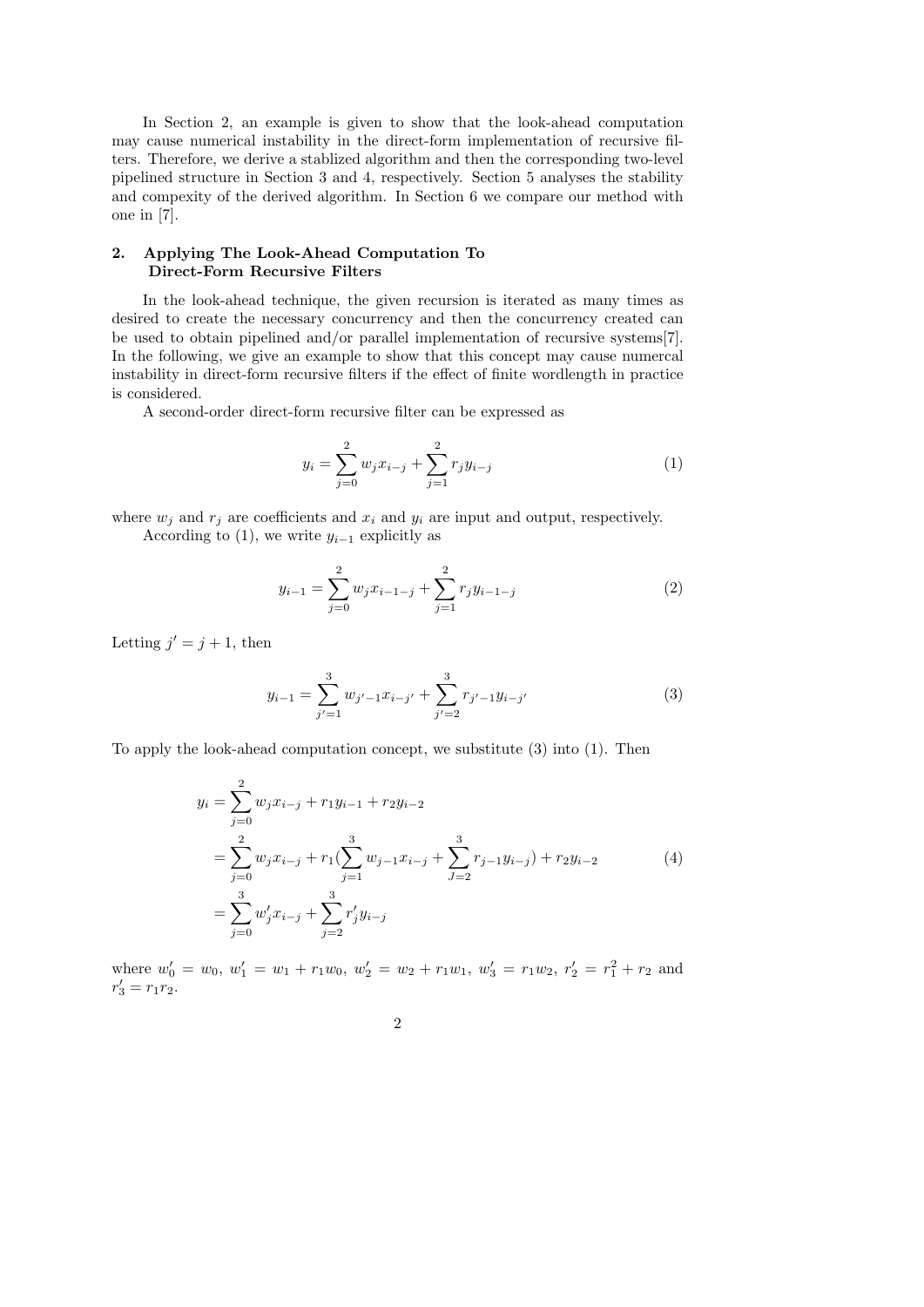Since  $y_i$  in (4) depends upon  $y_{i-2}$  and  $y_{i-3}$ , two outputs can be computed simultanously.

To analyse the stability of the modified algorithm, we transform (4) into the Z domain as

$$
Y(z) = \sum_{j=0}^{3} w'_j X(z) z^{-j} + \sum_{j=2}^{3} r'_j Y(z) z^{-j}
$$
 (5)

We then obtain the impulse response function as

$$
H'(z) = \frac{Y(z)}{X(z)} = \frac{\sum_{j=0}^{3} w'_j z^{-j}}{1 - \sum_{j=2}^{3} r'_j z^{-j}}
$$
  
= 
$$
\frac{w_0 + (w_1 + r_1 w_0) z^{-1} + (w_2 + r_1 w_1) z^{-2} + r_1 w_2 z^{-3}}{1 - (r_1^2 + r_2) z^{-2} - r_1 r_2 z^{-3}}
$$
  
= 
$$
\frac{(w_0 + w_1 z^{-1} + w_2 z^{-2})(1 + r_1 z^{-1})}{(1 - r_1 z^{-1} - r_2 z^{-2})(1 + r_1 z^{-1})}
$$
  
= 
$$
H(z) \frac{1 + r_1 z^{-1}}{1 + r_1 z^{-1}}
$$
 (6)

where  $H(z)$  and  $H'(z)$  are the impulse response function before and after the modification, respectively.

From (6) we see that, to obtain a parallel algorithm, we have multiplied both numerator and denominator of the original impulse response by a factor  $1 + r_1 z^{-1}$ . Suppose that the two poles of  $H(z)$  are in the unit circle, say, 0.7 and 0.8. The denominator of  $H(z)$  can be given as  $1 - 1.5z^{-1} - 0.56z^{-2}$ , that is,  $r_1 = 1.5$  and  $r_2 = 0.56$ . However, the root of  $1 + r_1 z^{-1}$  is  $-1.5$ , which is outside the unit circle. If the effect of finite wordlength in practice is taken into consideration, this will definitely cause instability.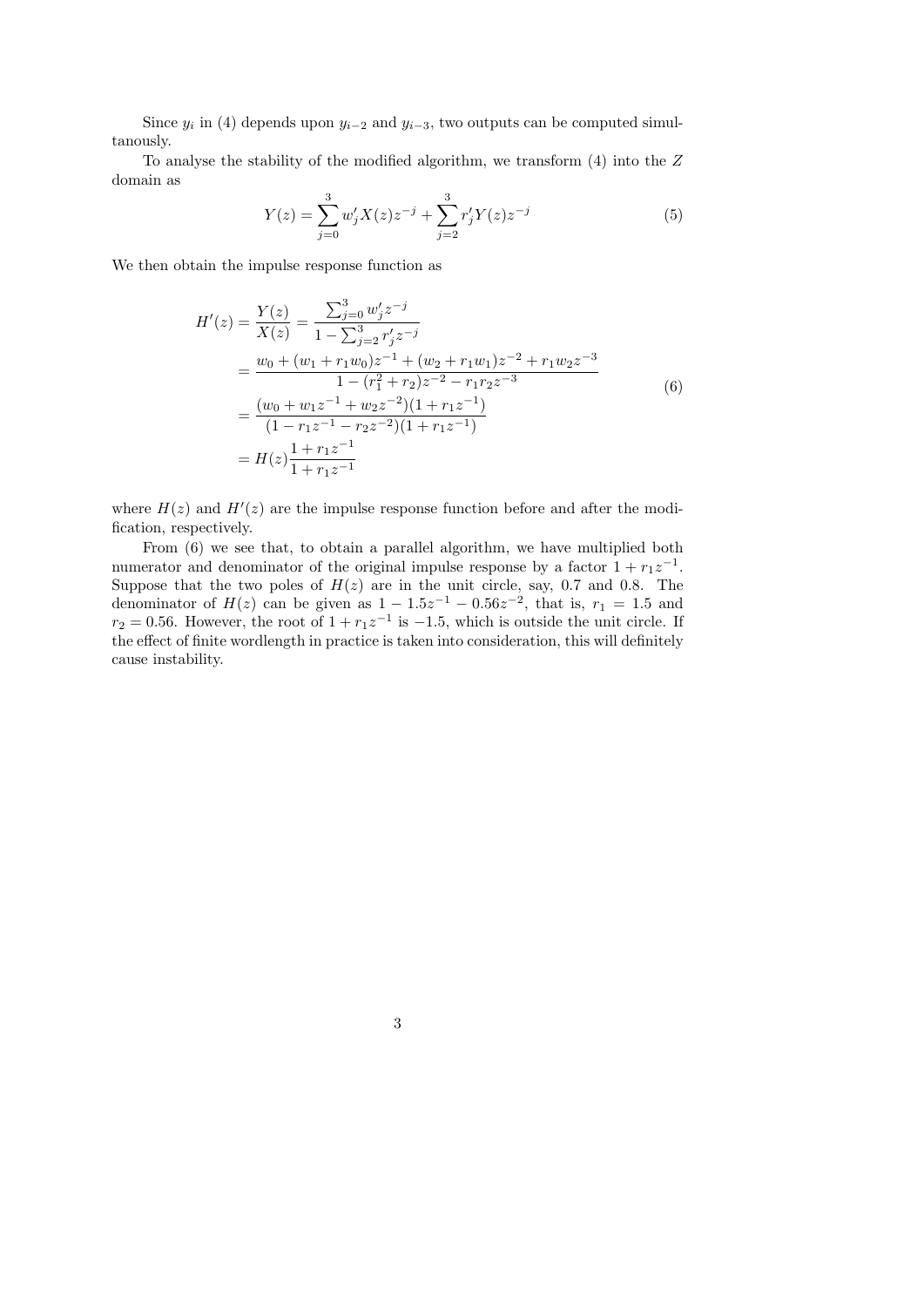# 3. Algorithm

In this section, we derive a new parallel algorithm. This algorithm is not only costeffective in VLSI implementation, but is guaranteed to be stable. if the original (serial) algorithm is stable.

The impulse response of an  $N^{th}$  order recursive filter,  $H(z)$ , can be expressed as

$$
H(z) = \frac{Y(z)}{X(z)} = \frac{\sum_{j=0}^{N} w_j z^{-j}}{1 - \sum_{j=1}^{N} r_j z^{-j}}
$$
(7)

where  $X(z)$  and  $Y(z)$  represent the Z transformations of input and output, respectively.

We introduce an  $N \times N$  matrix  $B$  as follows

$$
B = \begin{pmatrix} 0 & 1 & 0 & \dots & 0 \\ 0 & 0 & 1 & \dots & 0 \\ \vdots & \vdots & \vdots & \ddots & \vdots \\ 0 & 0 & 0 & \dots & 1 \\ r_N & r_{N-1} & r_{N-2} & \dots & r_1 \end{pmatrix}
$$
 (8)

In the matrix  $B$ , the elements on the first superdiagonal are all equal to one and the  $j<sup>th</sup>$  element on the last row is  $r_j$ , the coefficient of the denominator in (7), but all other elements are equal to zero.

In the following lemma, we prove that, by using the matrix  $B$ , the denominator of the impulse response in (7) can be defined as a matrix form.

**Lemma 1:** Given  $B$  as that in  $(8)$ , we then have

$$
1 - \sum_{j=1}^{N} r_j z^{-j} = \det(I - Bz^{-1})
$$
\n(9)

where  $\det(x)$  denotes the determinant of the matrix x.

**Proof**: First, if  $N = 2$ , then

$$
I - Bz^{-1} = \begin{pmatrix} 1 & 0 \\ 0 & 1 \end{pmatrix} - \begin{pmatrix} 0 & 1 \\ r_2 & r_1 \end{pmatrix} z^{-1}
$$

$$
= \begin{pmatrix} 1 & -z^{-1} \\ -r_2 z^{-1} & 1 - r_1 z^{-1} \end{pmatrix}
$$

We have

$$
\det(I - Bz^{-1}) = 1 - r_1 z^{-1} - r_2 z^{-2} = 1 - \sum_{j=1}^{2} r_j z^{-j}
$$

By induction, assume that (9) holds for  $N = K - 1$ , that is,

$$
\det(I - Bz^{-1}) = \det \begin{pmatrix} 1 & z^{-1} & \cdots & 0 & 0 \\ \vdots & \vdots & \ddots & \vdots & \vdots \\ 0 & 0 & \cdots & 1 & -z^{-1} \\ -r_{K-1}z^{-1} & -r_{K-2}z^{-1} & \cdots & -r_{2}z^{-1} & 1-r_{1}z^{-1} \end{pmatrix}
$$
(10)  
=  $1 - \sum_{j=1}^{K-1} r_{j} z^{-j}$ 

$$
4\phantom{.0}
$$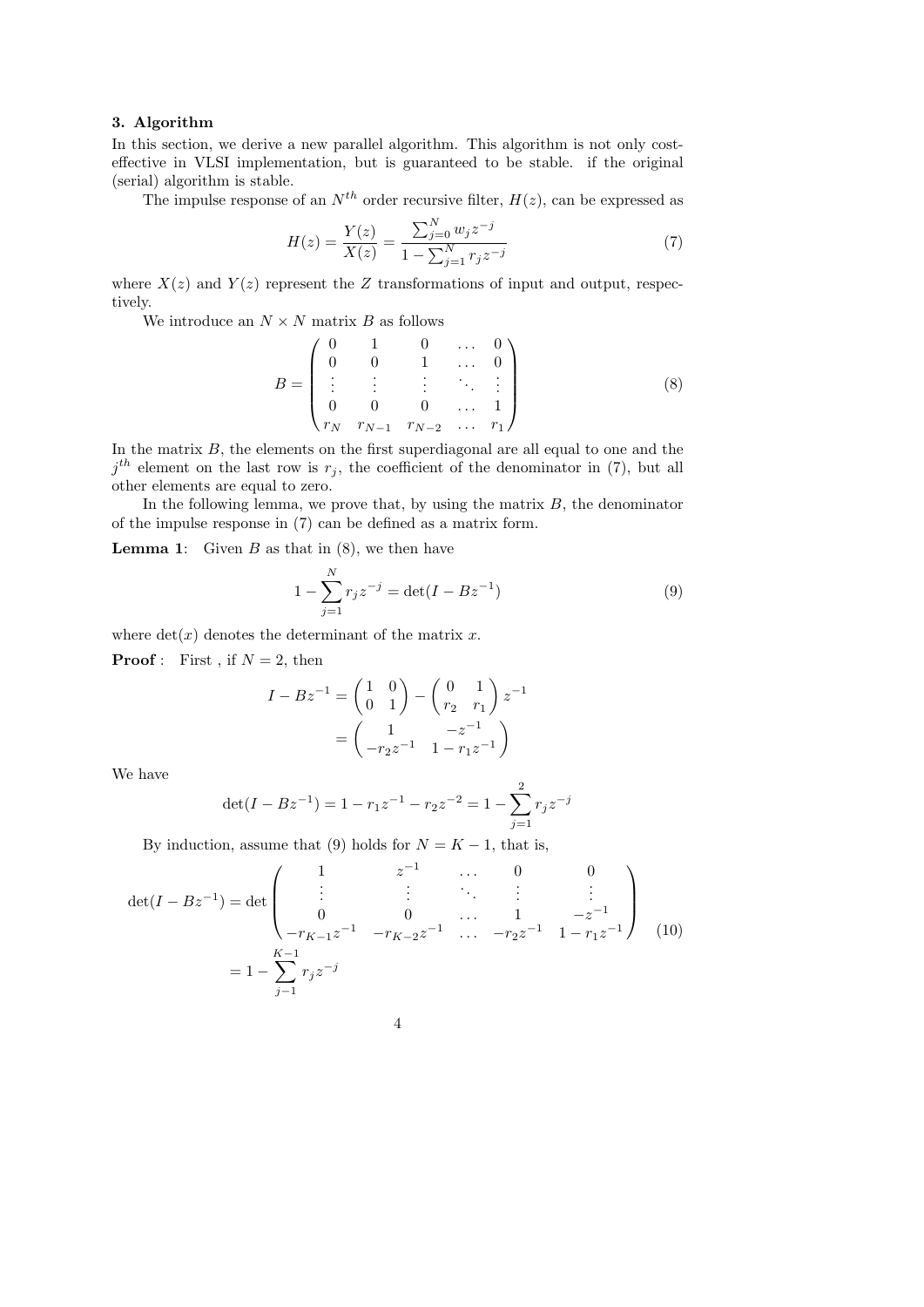For  $N = K$ , we have

$$
I - Bz^{-1} = \begin{pmatrix} 1 & 0 & 0 & \dots & 0 \\ 0 & 1 & 0 & \dots & 0 \\ \vdots & \vdots & \vdots & \ddots & \vdots \\ 0 & 0 & 0 & \dots & 1 \end{pmatrix} - \begin{pmatrix} 0 & 1 & 0 & \dots & 0 \\ 0 & 0 & 1 & \dots & 0 \\ \vdots & \vdots & \vdots & \ddots & \vdots \\ r_K & r_{K-1} & r_{K-2} & \dots & r_1 \end{pmatrix} z^{-1}
$$

$$
= \begin{pmatrix} 1 & -z^{-1} & 0 & \dots & 0 \\ 0 & 1 & -z^{-1} & \dots & 0 \\ \vdots & \vdots & \vdots & \ddots & \vdots \\ -r_K z^{-1} & -r_{K-1} z^{-1} & -r_{K-2} z^{-1} & \dots & 1 - r_1 z^{-1} \end{pmatrix}
$$
(11)

By expanding  $\det(I - Bz^{-1})$  with respect to the first column, we have

$$
\det(I - Bz^{-1}) = \det \begin{pmatrix} 1 & -z^{-1} & \cdots & 0 & 0 \\ 0 & 1 & \cdots & 0 & 0 \\ \vdots & \vdots & \ddots & \vdots & \vdots \\ -r_{K-1}z^{-1} & -r_{K-2}z^{-1} & \cdots & -r_{2}z^{-1} & 1 - r_{1}z^{-1} \end{pmatrix} + (-1)^{K+1}(-r_{K}z^{-1})\det \begin{pmatrix} -z^{-1} & 0 & \cdots & 0 & 0 \\ 1 & -z^{-1} & \cdots & 0 & 0 \\ \vdots & \vdots & \ddots & \vdots & \vdots \\ 0 & 0 & \cdots & 1 & -z^{-1} \end{pmatrix}
$$
(12)

The second cofactor of  $B$  on the right-hand side of  $(12)$  is a banded triangular matrix, and we have

$$
\det\begin{pmatrix} -z^{-1} & 0 & \dots & 0 & 0\\ 1 & -z^{-1} & \dots & 0 & 0\\ \vdots & \vdots & \ddots & \vdots & \vdots\\ 0 & 0 & \dots & 1 & -z^{-1} \end{pmatrix} = (-z^{-1})^{K-1}
$$
(13)

Substitute  $(10)$  and  $(13)$  into  $(12)$ , we then obtain

$$
\det(I - Bz^{-1}) = 1 - \sum_{j=1}^{K-1} r_j z^{-j} + (-1)^{K+1} (-r_K z^{-1}) (-z^{-1})^{K-1}
$$

$$
= 1 - \sum_{j=1}^{K-1} r_j z^{-j} + (-1)^{2K+1} r_K z^{-K}
$$

$$
= 1 - \sum_{j=1}^{K} r_j z^{-j}
$$

In order to obtain a parallel algorithm, we make the following modification. Multiplying both numerator and denominator of (7) by a factor det $(\sum_{j=0}^{M-1} B^j z^{-j})$ ,

$$
\boldsymbol{5}
$$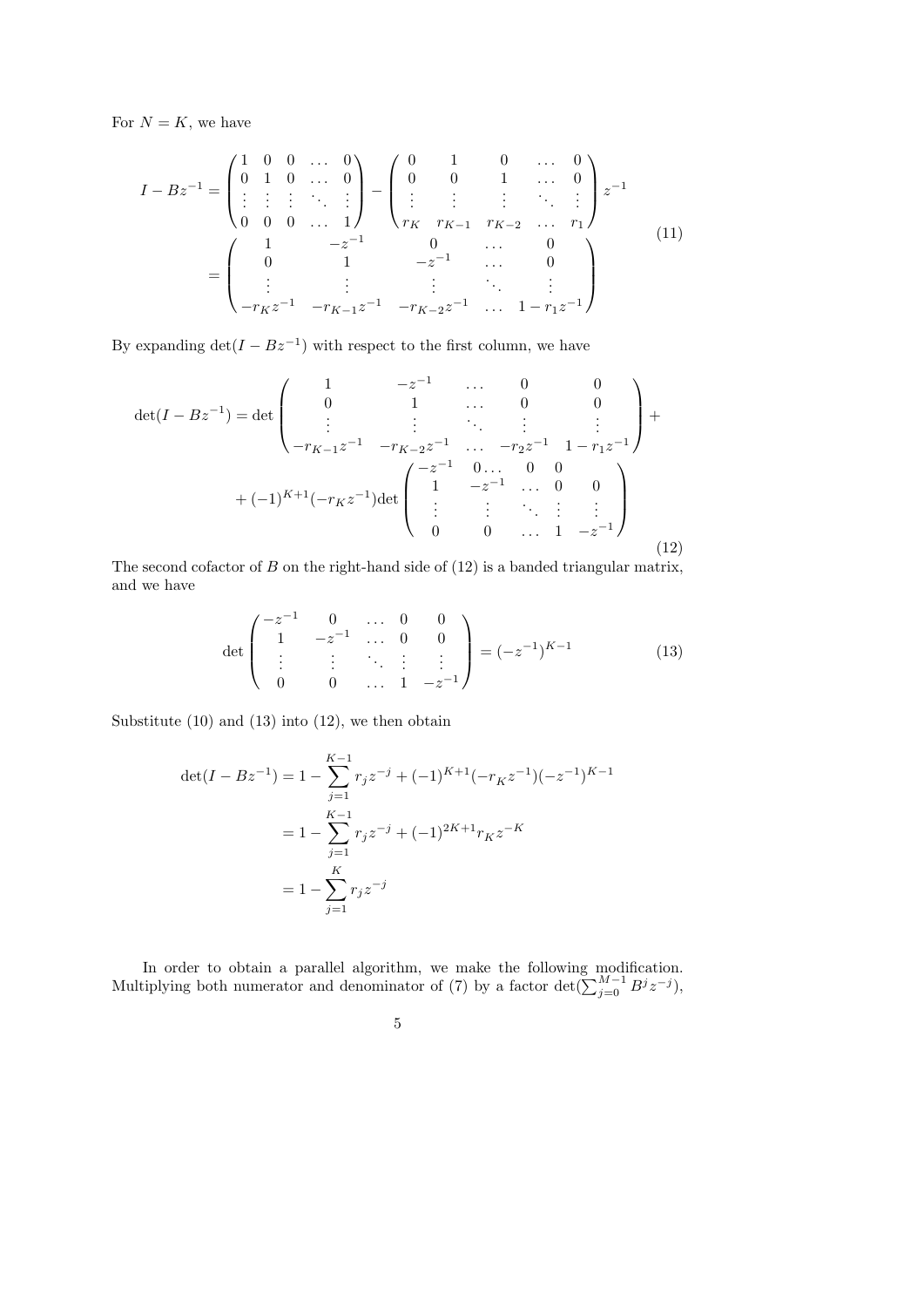giving

$$
H(z) = \frac{\left(\sum_{j=0}^{N} w_j z^{-j}\right) \det\left(\sum_{j=0}^{M-1} B^j z^{-j}\right)}{\left(1 - \sum_{j=1}^{N} r_j z^{-j}\right) \det\left(\sum_{j=0}^{M-1} B^j z^{-j}\right)}
$$
  
= 
$$
\frac{\left(\sum_{j=0}^{N} w_j z^{-j}\right) \det\left(\sum_{j=0}^{M-1} B^j z^{-j}\right)}{\det(I - B z^{-1}) \det\left(\sum_{j=0}^{M-1} B^j z^{-j}\right)}
$$
  
= 
$$
\frac{\left(\sum_{j=0}^{N} w_j z^{-j}\right) \det\left(\sum_{j=0}^{M-1} B^j z^{-j}\right)}{\det((I - B z^{-1})(\sum_{j=0}^{M-1} B^j z^{-j}))}
$$
 (14)

It is known that

$$
(I - Bz^{-1})(\sum_{j=0}^{M-1} B^j z^{-j}) = I - B^M z^{-M}
$$
 (15)

Substituting (15) into (14), we obtain

$$
H(z) = \frac{\left(\sum_{j=0}^{N} w_j z^{-j}\right) \det\left(\sum_{j=0}^{M-1} B^j z^{-j}\right)}{\det(I - B^M z^{-M})}
$$
(16)

To analyse the above modified algorithm, we divide (16) into two parts:

$$
H(z) = \frac{Y(z)}{U(z)} \frac{U(z)}{X(z)} = H_2(z)H_1(z)
$$
\n(17)

In the above equation,  $U(z)$  is an intermediate variable,  $H_2(z)$  and  $H_1(z)$  are the Z transformations of the impulse response of recursive convolution and linear convolution, respectively, which are defined as follows

$$
H_2(z) = \frac{1}{\det(I - B^M z^{-M})}
$$
\n(18)

and

$$
H_1(z) = \left(\sum_{j=0}^{N} w_j z^{-j}\right) \det\left(\sum_{j=0}^{M-1} B^j z^{-j}\right)
$$
 (19)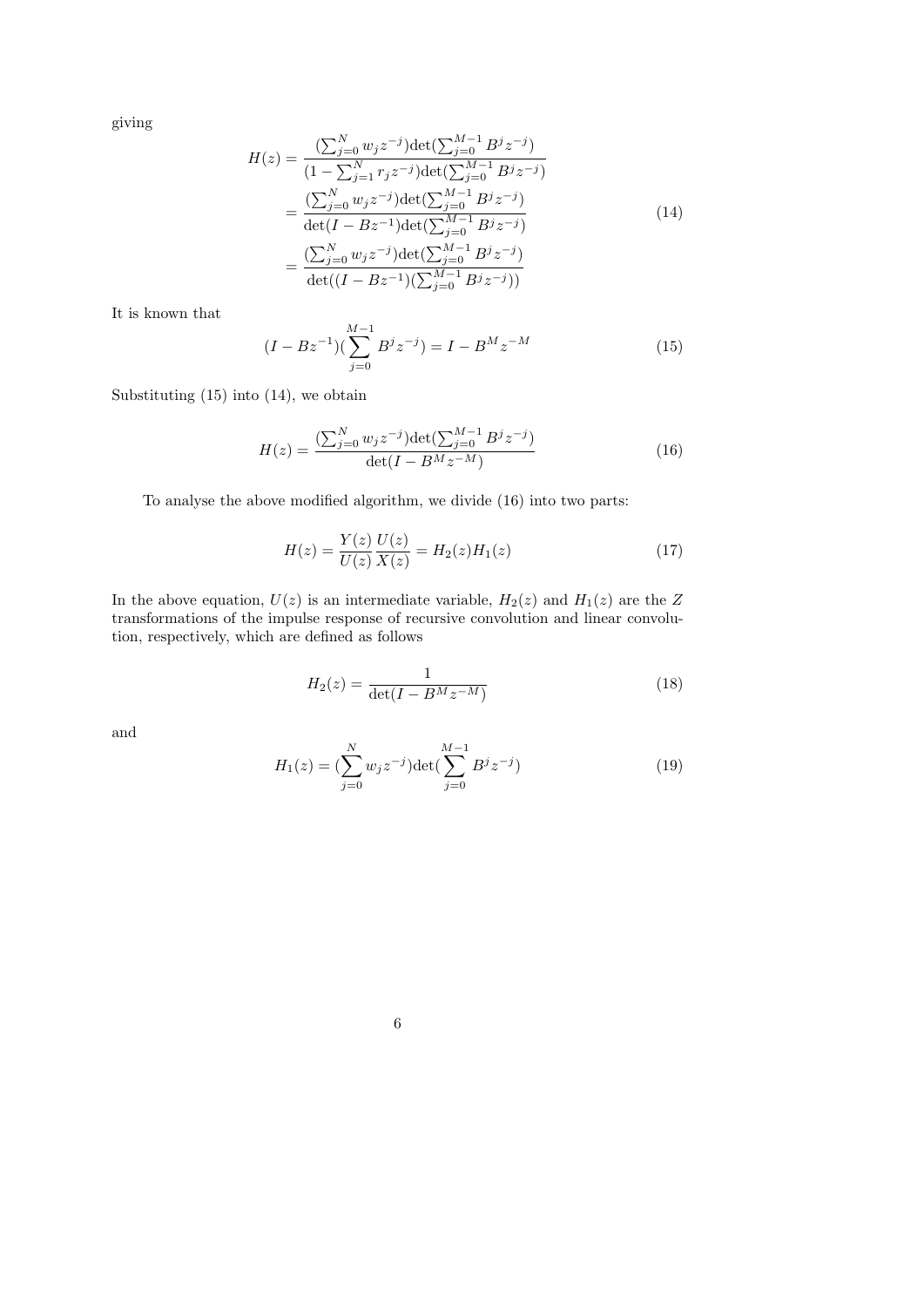# 3.1. Recursive convolution

We first analyze the recursive convolution part  $H_2(z)$ . We show that the denominator of  $H_2(z)$  is an  $NM^{th}$  order polynomial with only  $N+1$  terms and that there are N multiplications required for implementing  $H_2(z)$ .

**Lemma 2.** Suppose that B is an  $N \times N$  matrix,  $\det(I - B^M z^{-M})$  can be expressed as an  $NM^{th}$  order polynomial with only  $N+1$  terms, that is,

$$
\det(I - B^M z^{-M}) = 1 - \sum_{j=1}^{N} b_j z^{-jM}
$$
 (20)

where  $b_j$  is a combination of some elements in  $B^M$ .

**Proof**: Since B is an  $N \times N$  matrix, the product of M matrices B is also an  $N \times N$ matrix. Letting  $\lambda = z^M$ , then

$$
\det(I - B^M z^{-M}) = \det(I - B^M \lambda^{-1})
$$
\n(21)

from Lemma 1, we have

$$
\det(I - B^M \lambda^{-1}) = 1 - \sum_{j=1}^N b_j \lambda^{-j}
$$
 (22)

where  $b_j$  is a combination of some elements in  $B^M$ .

Substituting  $z^M$  for  $\lambda$  in (22), we then obtain

$$
\det(I - B^M z^{-M}) = 1 - \sum_{j=1}^{N} b_j z^{-jM}
$$

Form  $(18)$  and  $(20)$ , we have

$$
H(z) = \frac{Y(z)}{U(z)} = \frac{1}{1 - \sum_{j=1}^{N} b_j z^{-jM}}
$$
\n(23)

Converting (23) into the time domain, we obtain

$$
y_n = \sum_{j=1}^{N} b_j y_{n-j} + u_n \tag{24}
$$

It is easy to see, from (24), that the number of multiplications required for computing the recursive convolution by the modified algorithm is N. Because  $y_n$  in (24) depends only on  $y_{n-jM}$  for  $j = 1$  to N, M outputs can be computed simultanously. That is why we call our modified algorithm a parallel algorithm.

In the following, we give an example with  $N = 2$ .

$$
7\,
$$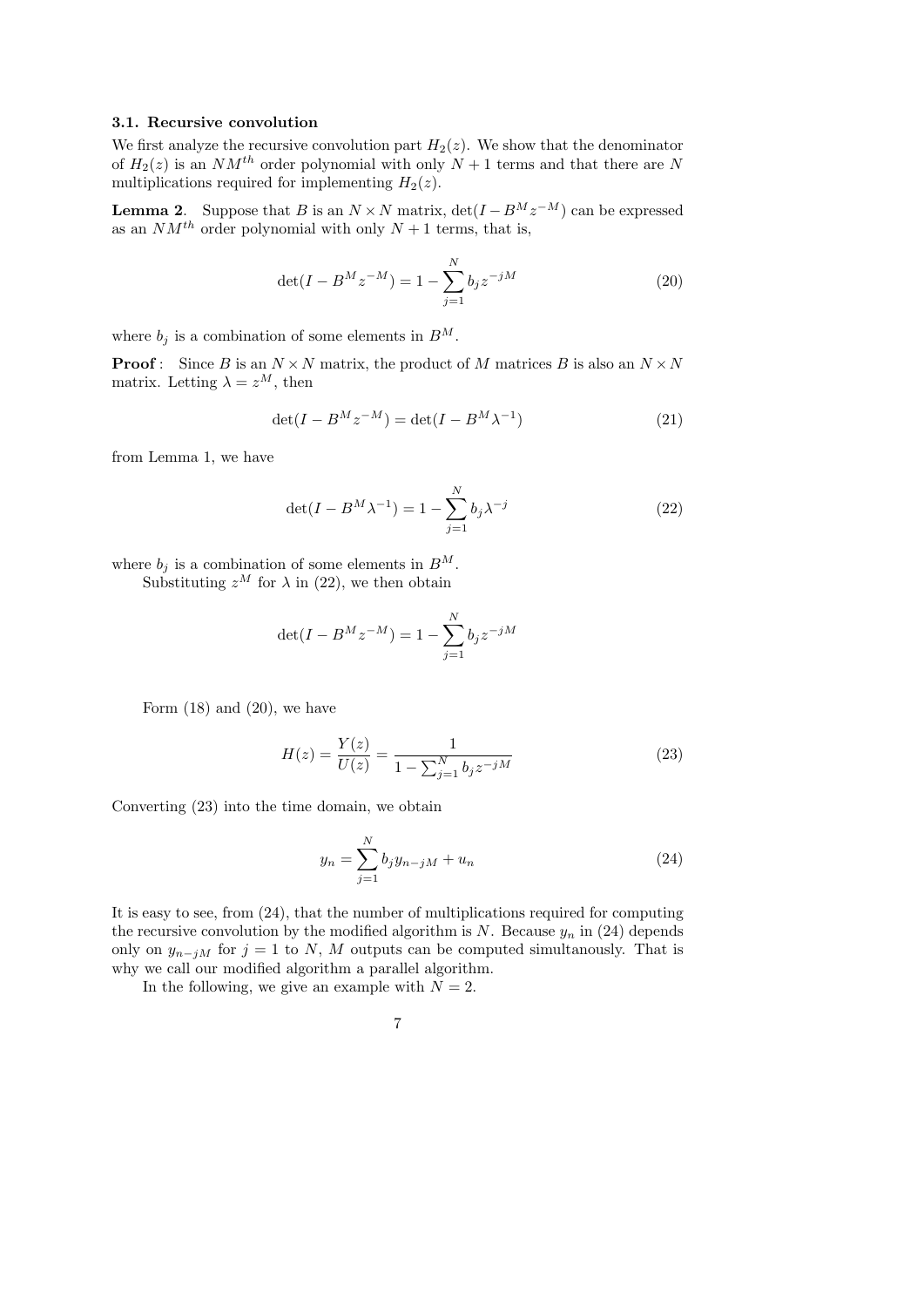Suppose that  $B^{M} = \begin{pmatrix} b_{11} & b_{12} \\ b_{21} & b_{22} \end{pmatrix}$ . Then

$$
I - B^{M} z^{-M} = \begin{pmatrix} 1 - b_{11} z^{-M} & -b_{12} z^{-M} \\ -b_{21} z^{-M} & 1 - b_{22} z^{-M} \end{pmatrix}
$$
 (25)

We have

$$
\det(I - B^M z^{-M}) = (1 - b_{11}z^{-M})(1 - b_{22}z^{-M}) - b_{12}b_{21}z^{-2M}
$$
  
= 1 - (b\_{11} + b\_{22})z^{-M} - (b\_{12}b\_{21} - b\_{11}b\_{22})z^{-2M}  
= 1 - tr(B^M)z^{-M} - (-det(B^M))z^{-2M} (26)  
= 1 - \sum\_{j=1}^2 b\_j z^{-jM}

where  $tr(B^M)$  denotes the trace of  $B^M$ ,  $b_1 = tr(B^M)$  and  $b_2 = -det(B^M)$ . Since  $H_2(z) = \frac{Y(z)}{U(z)} = \frac{1}{1-\sum_{i=1}^{2}$  $\frac{1}{1-\sum_{j=1}^2 b_j z^{-jM}}$ , then

$$
y_n = b_1 y_{n-M} + b_2 y_{n-2M} + u_n \tag{27}
$$

#### 3.2. Linear convolution

We now analyse the linear convolution part.

**Lemma 3.** Suppose B is an  $N \times N$  matrix,  $\det(\sum_{j=0}^{M-1} B^j z^{-j})$  is an  $N(M-1)^{th}$ polynomial.

**Proof**: From Lemma 2,  $det(I - B^M z^{-M})$  is an  $NM^{th}$  order polynomial. We have also known, from Lemma 1, that  $\det(I - Bz^{-1})$  is an  $N^{th}$  roder polynomial. However, we have  $\det(I - B^M z^{-M}) = \det(I - B z^{-1}) \det(\sum_{j=0}^{M-1} B^j z^{-j}).$  The order of  $\det(\sum_{j=0}^{M-1} B^j z^{-j})$  must be  $NM - N = N(M - 1)$ .

Since  $\det(\sum_{j=0}^{M-1} B^j z^{-j})$  is an  $N(M-1)$ <sup>th</sup> order polynomial,  $N(M-1)$  multiplications are required for implementing it. Therefore, extra  $N(M-1)$  multiplications have been introduced in the modified algorithm. It is not very practical if either N or  $M$  is large. By using the decomposition technique  $[7]$ , however, this number of multiplications can greatly be reduced. In [7], the decomposition technique was used only in the case when M is a power of two, that is,  $M = 2<sup>K</sup>$ . The following four lemmas extend the use of this technique to more general cases.

**Lemma 4.** If  $M = m_1 m_2$ , where  $m_1$  and  $m_2$  are integers, then  $\sum_{j=0}^{M-1} B^j z^{-j}$  can be expressed as

$$
\sum_{j=0}^{M-1} B^j z^{-j} = \left(\sum_{j=0}^{m_2-1} (B z^{-1})^{jm_1}\right) \left(\sum_{j=0}^{m_1-1} (B z^{-1})^j\right) \tag{28}
$$

where  $B^0 = I$ .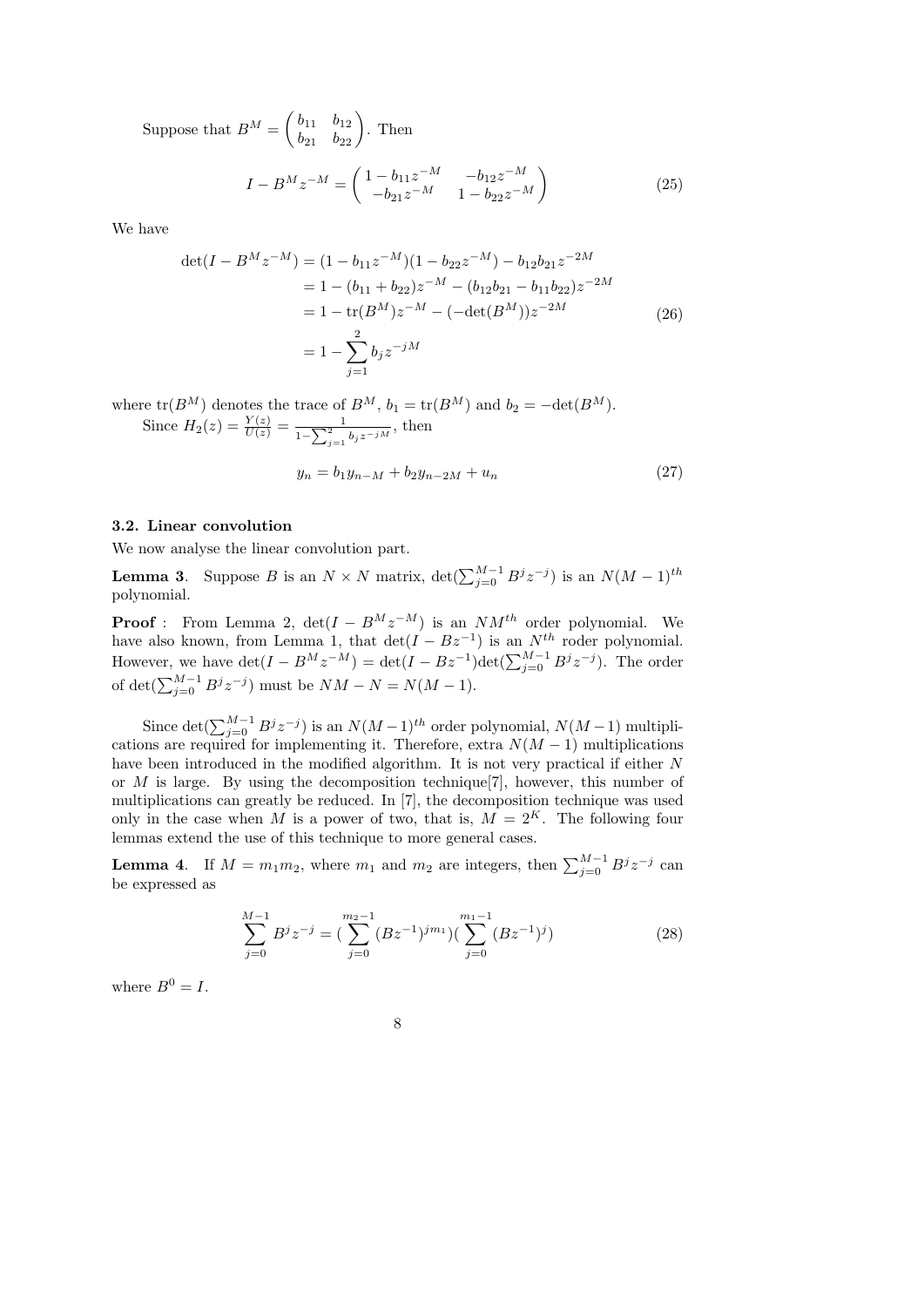**Proof**: We arrange M terms of  $\sum_{j=0}^{M-1} B^j z^{-j}$  into  $m_2$  groups with  $m_1$  terms each as follows

$$
\sum_{j=0}^{M-1} B^j z^{-j} = [I + Bz^{-1} + \dots + (Bz^{-1})^{m_1-1}] +
$$
  
+ 
$$
[(Bz^{-1})^{m_1} + (Bz^{-1})^{m_1+1} + \dots + (Bz^{-1})^{2m_1-1}] + \dots
$$
  
+ 
$$
[(Bz^{-1})^{(m_2-1)m_1} + (Bz^{-1})^{(m_2-1)m_1+1} + \dots + (Bz^{-1})^{m_2m_1-1}]
$$

$$
(29)
$$

Letting

$$
Q = I + Bz_{-1} + \dots + (Bz^{-1})^{m_1 - 1} = \sum_{j=0}^{m_1 - 1} (Bz^{-1})^j
$$
(30)

for the  $i^{th}$  group in (29) we have

$$
(Bz^{-1})^{(i-1)m_1} + (Bz^{-1})^{(i-1)m_1+1} + \dots + (Bz^{-1})^{im_1-1} = (Bz^{-1})^{(i-1)m_1}Q \qquad (31)
$$

We then obtain

$$
\sum_{j=0}^{M-1} B^j z^{-j} = Q + (Bz^{-1})^{m_1} Q + \dots + (Bz^{-1})^{(m_2-1)m_1} Q
$$
  
=  $[I + (Bz^{-1})^{m_1} + \dots + (Bz^{-1})^{(m_2-1)m_1}]Q$   
=  $(\sum_{j=0}^{m_2-1} (Bz^{-1})^{jm_1})Q$   
=  $(\sum_{j=0}^{m_2-1} (Bz^{-1})^{jm_1}) (\sum_{j=0}^{m_1-1} (Bz^{-1})^j)$ 

**Lemma 5.** If  $M = \prod_{k=1}^{K} m_k$ , where  $m_k$  is an integer number, then

$$
\sum_{j=0}^{M-1} B^j z^{-j} = \prod_{k=1}^K \left( \sum_{j=0}^{m_k - 1} (B z^{-1})^j \prod_{i=1}^{k-1} m_i \right)
$$
(32)

where  $B^0 = I$  and  $m_i$ 's are not necessarily distinct.

Proof : It follows by induction on K from Lemma 4.

We give an example with  $M = 12$ . Since 12 can be expressed as a product of three prime numbers 3, 2 and 2, we have

$$
\sum_{j=0}^{11} B^{j} z^{-j} = (I + Bz^{-1} + B^{2} z^{-2}) + (B^{3} z^{-3} + B^{4} z^{-4} + B^{5} z^{-5}) +
$$
  
+ 
$$
(B^{6} z^{-6} + B^{7} z^{-7} + B^{8} z^{-8}) + (B^{9} z^{-9} + B^{10} z^{-10} + B^{11} z^{-11})
$$
 (33)  
= 
$$
(I + Bz^{-1} + B^{2} z^{-2})((I + B^{3} z^{-3}) + (B^{6} z^{-6} + B^{9} z^{-9}))
$$
  
= 
$$
(I + Bz^{-1} + B^{2} z^{-2})(I + B^{3} z^{-3})(I + B^{6} z^{-6})
$$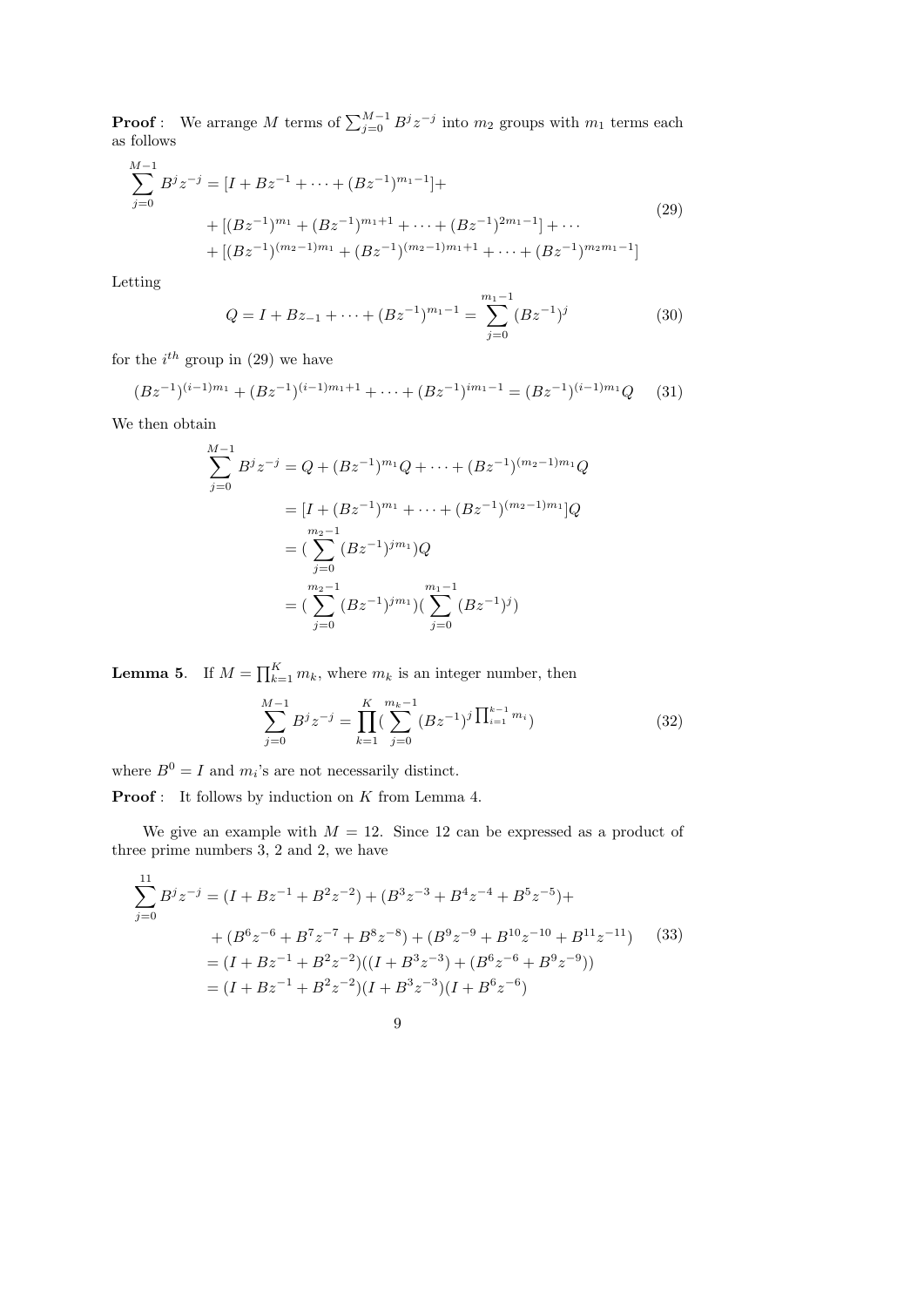From the above example, it is easy to see that a large polynomial has been decomposed into a product of three small polynomials. Then  $\sum_{j=0}^{11} B^j z^{-j}$  can be implemented on a three-stage cascaded structure with only 4N multiplications, instead of 11N multiplications, where we suppose B is an  $N \times N$  matrix. This reduction of the number of multiplications can be formally expressed by the following two lemmas.

**Lemma 6.** Suppose that B is an  $N \times N$  matrix and q and p are constants, then

$$
\det(\sum_{j=0}^{q-1} (Bz^{-1})^{jp}) = 1 + \sum_{j=1}^{(q-1)N} b_j z^{-jp}
$$
 (34)

where  $B^0 = I$  and  $b_j$  is a combination of some elements in  $B^p, \dots B^{(q-1)p}$ .

**Proof**: Letting  $z^p = \lambda$ , then

$$
\det(\sum_{j=0}^{q-1} (Bz^{-1})^{jp}) = \det(\sum_{j=0}^{q-1} B^{jp} \lambda^{-j})
$$
\n(35)

From Lemma 3, we know that  $\det(\sum_{j=0}^{q-1} B^{jp} \lambda^{-j})$  is an  $N(q-1)^{th}$  order polynomial. It can then be expressed as

$$
\det(\sum_{j=0}^{q-1} B^{jp} \lambda^{-j}) = \sum_{j=0}^{(q-1)N} b_j \lambda^{-j}
$$
 (36)

where  $b_j$  is a combination of some elements in  $B^p$ ,  $\cdots$   $B^{(q-1)p}$ .

Since the coefficient of  $\lambda^0$  is one both in  $\det(I - B^M \lambda^{-M})$  and in  $\det(I - B\lambda^{-1})$ (see Lemma 1 and 2), the coefficient of  $\lambda^0$  in (36) must also be one. Then

$$
\det(\sum_{j=0}^{q-1} B^{jp} \lambda^{-j}) = 1 + \sum_{j=1}^{(q-1)N} b_j \lambda^{-j}
$$
 (37)

Replacing  $\lambda$  by  $z^p$  in (37), we then obtain

$$
\det(\sum_{j=0}^{q-1} (Bz^{-1})^{jp}) = 1 + \sum_{j=0}^{(q-1)N} b_j z^{-jp}
$$

We see, from Lemma 6, that there are only  $N(q-1)$  multiplications required to implement det $(\sum_{j=0}^{q-1} (Bz^{-1})^{jp})$  although it is an  $Np(q-1)$ <sup>th</sup> order polynomial. By extending this result, we have Lemma 7.

**Lemma 7.** If  $M = \prod_{k=1}^{K} m_k$ , there are  $N(\sum_{k=1}^{K} m_k - K)$  multiplications required for implementing  $\det(\sum_{j=0}^{M-1} B^j z^{-j})$  by using the decomposition technique, where B is an  $N \times N$  matrix.

10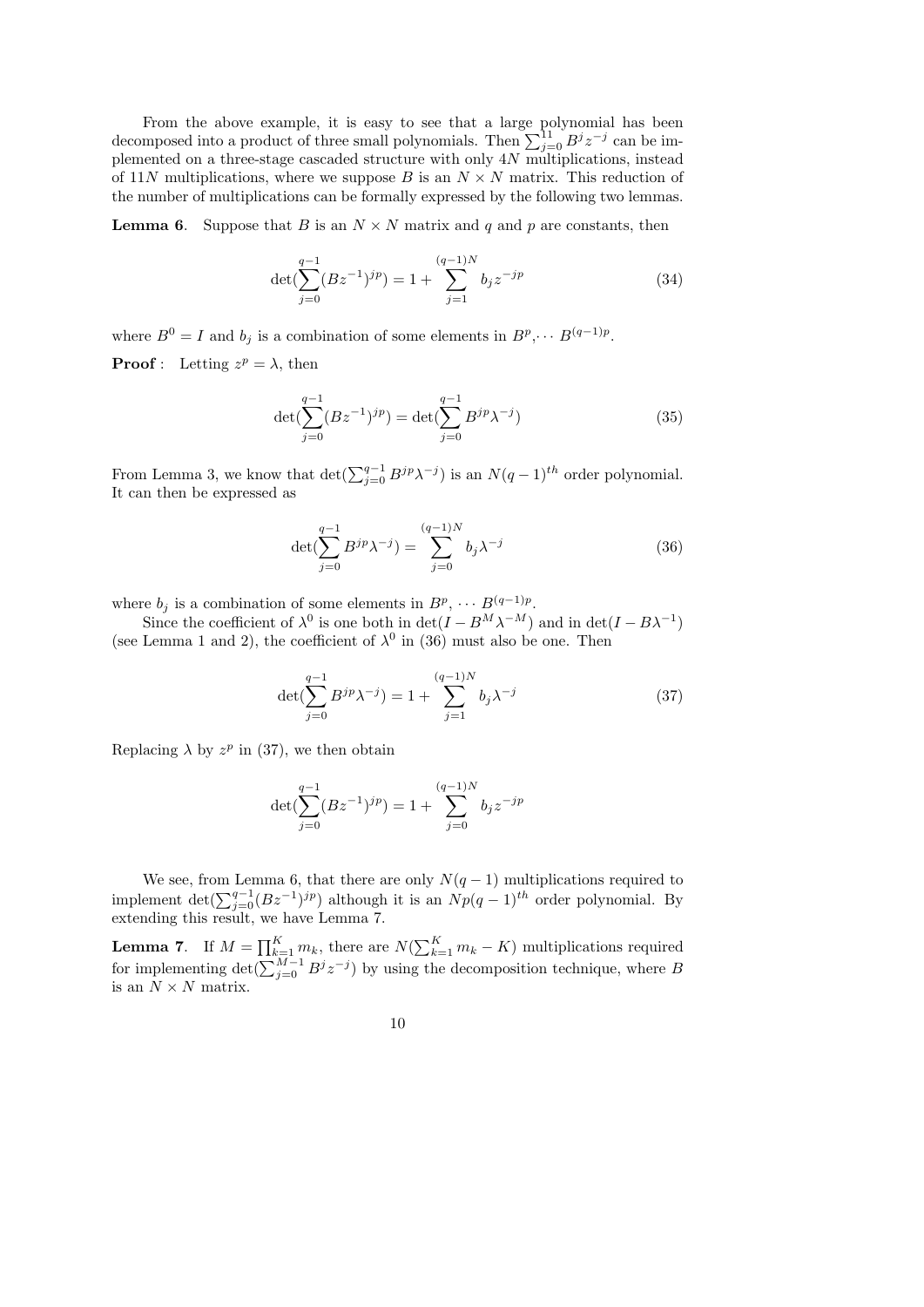**Proof**: From Lemma 5, we may have

$$
\det(\sum_{j=0}^{M-1} B^j z^{-j}) = \det(\prod_{k=1}^K (\sum_{j=0}^{m_k-1} (B z^{-1})^j \prod_{i=1}^{k-1} m_i))
$$
  

$$
= \prod_{k=1}^K \det(\sum_{j=0}^{m_k-1} (B z^{-1})^j \prod_{i=1}^{k-1} m_i)
$$
 (38)

We see, from the above equation, that  $\det(\sum_{j=0}^{M-1} B^j z^{-j})$  can be expressed as a product of K small polynomials. It can then be implemented on a K-stage cascaded structure. From Lemma 6, however, there are  $N(m_k - 1)$  multiplications required in the  $k^{th}$  stage. For K stages, the total number of multiplications is then  $\sum_{k=1}^{K} N(m_k - 1)$ or  $N(\sum_{k=1}^K m_k - K)$ .

## 4. Structure

In this section, we give the pipelined structure associated with the algorithm that we derived in the previous section. We first introduce the structure for the recursive convolution and show that our modified algorithm can be easily used for pipelining. Then we describe the structure for the linear convolution. Since there is no feed-back in the linear convolution, we can use a uni-directional structure. The uni-directional structures can have as many second-level pipelined stages as desired[2]. Therefore, the two structures can be easily matched with the same sampling rate.

#### 4.1. Recursive convolution

For convenience, we rewrite (24) as follows

$$
y_n = \sum_{j=1}^{N} b_j y_{n-jM} + u_n
$$
\n(39)

It is easy to construct a structure for computing this algorithm, as shown in Fig. 1†. Since  $y_n$  depends only on  $y_{n-jM}$  for  $j = 1, 2, \cdots N$ , NM delays are evenly distributed in the system. By using the cut theorem  $[2][4]$ , a two-level pipeline with M stages can easily be obtained. Therefore the sampling rate is M times higher than that of the structure for computing the unmodified algorithm.

$$
11\,
$$

<sup>†</sup> Figures are omitted from this version.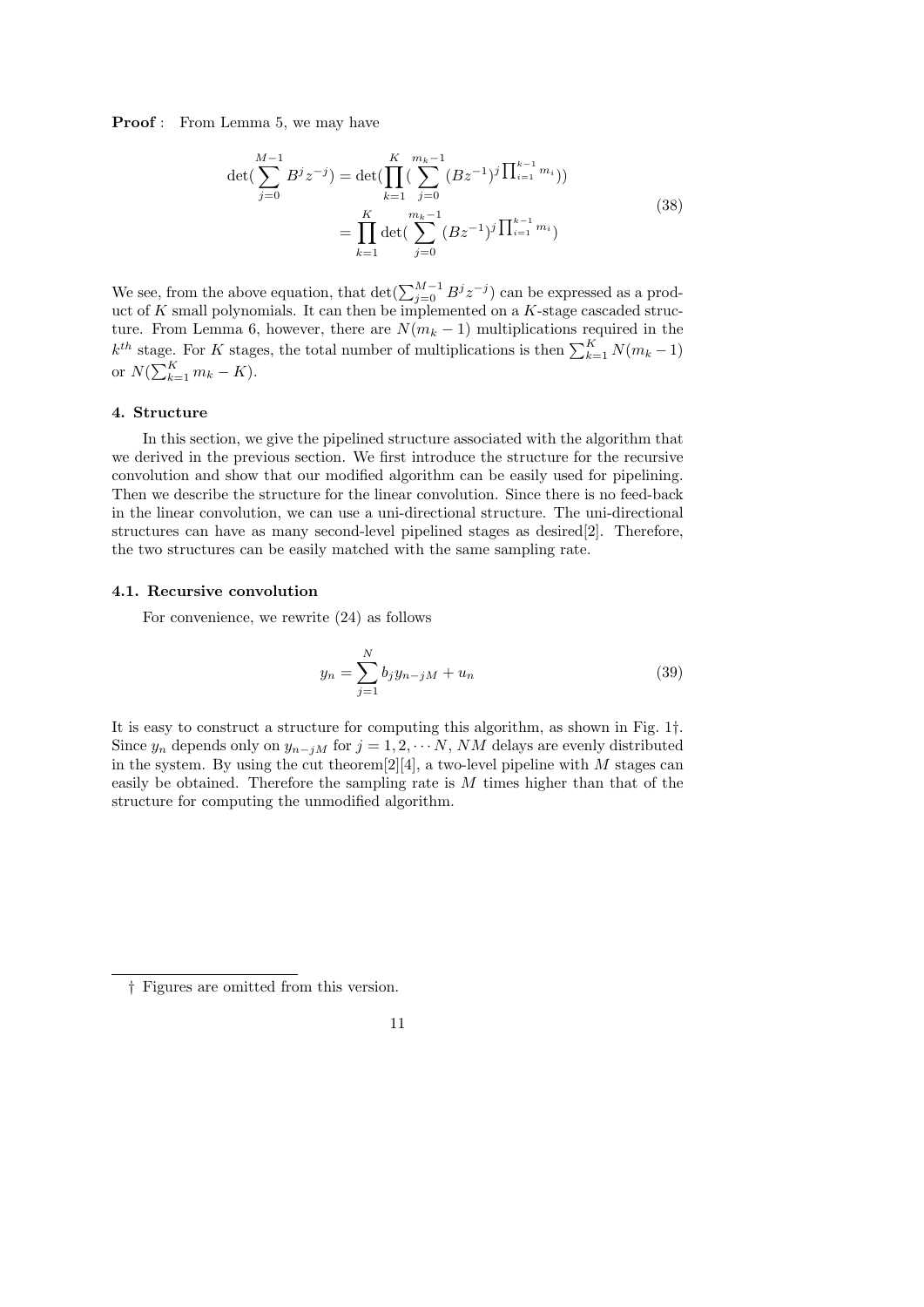### 4.2. Linear convolution

From (19), (34) and (38), the impulse response of linear convolution in the modified algorithm  $H_1(z)$  can be expressed as a product of  $K + 1$  polynomials as

$$
H_1(z) = \left(\sum_{j=0}^N w_j z^{-j}\right) \prod_{k=1}^K \left(1 + \sum_{j=1}^{(m_k - 1)N} b_j^{(k)} z^{-j} \prod_{i=1}^{k-1} m_i\right)
$$
(40)

A  $K + 1$  stage cascaded structure may then be used for implementing this algorithm. In the following, we only consider one stage, that is,

$$
\frac{U(z)}{X(z)} = 1 + \sum_{j=1}^{(q-1)N} b_j z^{-jp} \tag{41}
$$

where q and p is a constant and  $X(z)$  and  $U(z)$  are the Z transformations of input and output, respectively.

Converting (41) into the time domain, we have

$$
u_n = x_n + \sum_{j=1}^{(q-1)N} b_j x_{n-jp}
$$
 (42)

The above equation can then be computed by using an uni-directional array, as shown in Fig. 2. Since the structure in Fig. 2 is uni-directional, as mentioned before it can have as many second-level pipelined stages as desired. Therefore, we can easily make Fig. 2 match Fig. 1 with the same sampling rate.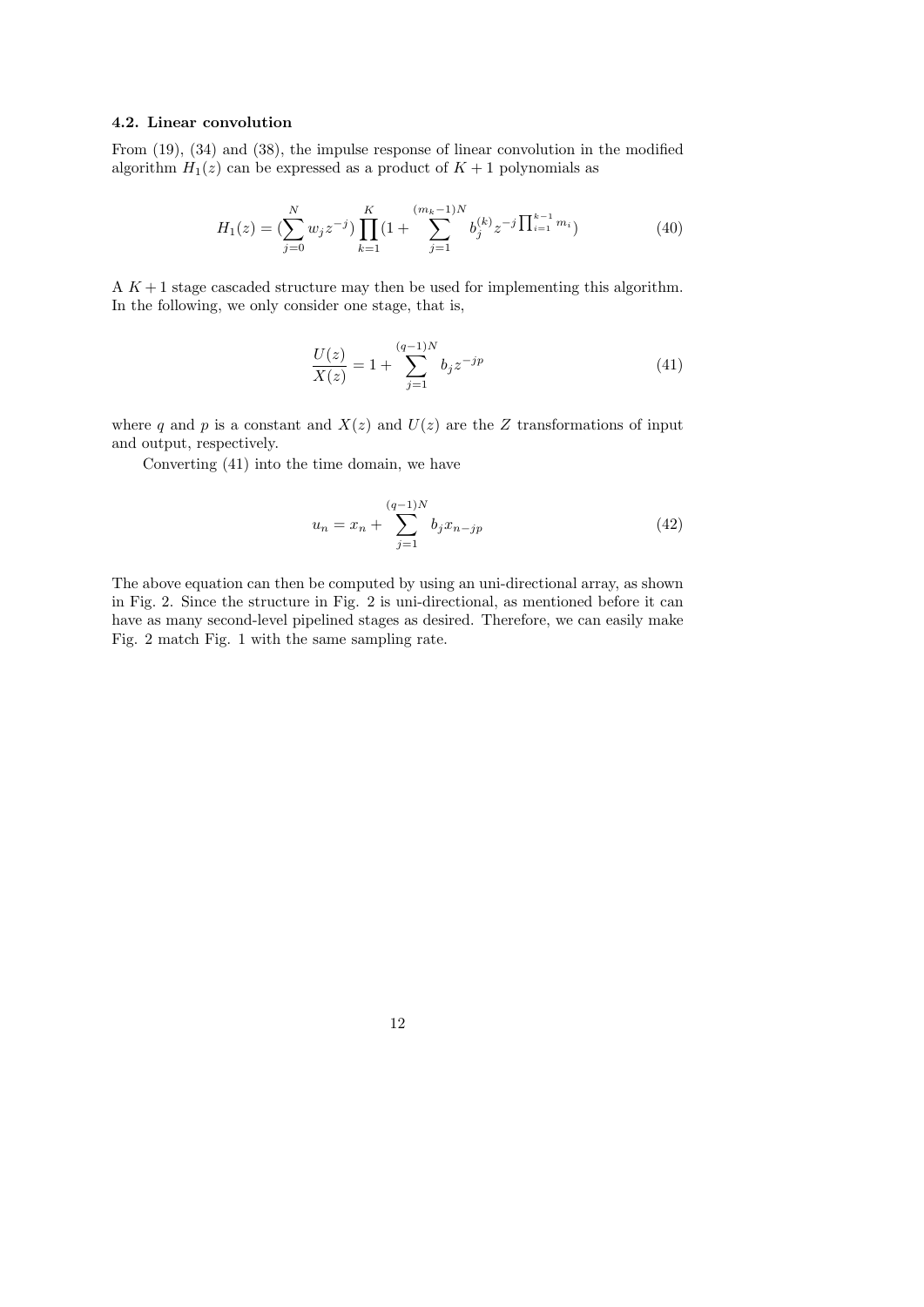# 5. Stability and Complexity

We rewrite (16) as

$$
H(z) = \frac{\left(\sum_{j=0}^{N} w_j z^{-j}\right) \det\left(\sum_{j=0}^{M-1} B^j z^{-j}\right)}{\det(I - B^M z^{-M})}
$$
  
= 
$$
\frac{z^{-N} \left(\sum_{j=0}^{N} w_j z^{N-j}\right) \det\left(z^{-(M-1)} \left(\sum_{j=0}^{M-1} B^J z^{M-1-j}\right)\right)}{\det\left(z^{-M} (I z^M - B^M)\right)}
$$
(43)

Since we have assumed that B is an  $N \times N$  matrix, then

$$
\det(z^{-M}(Iz^{M} - B^{M})) = z^{-NM} \det(Iz^{M} - B^{M})
$$
\n(44)

and

$$
\det(z^{-(M-1)}(\sum_{j=0}^{M-1} B^j z^{M-1-j})) = z^{-N(M-1)} \det(\sum_{j=1}^{M-1} B^j z^{M-1-j})
$$
 (45)

Substituting  $(44)$  and  $(45)$  into  $(43)$ , we then have

$$
H(z) = \frac{\left(\sum_{j=0}^{N} w_j z^{N-j}\right) \det\left(\sum_{j=1}^{M-1} B^j z^{M-1-j}\right)}{\det(I z^M - B^M)}
$$
(46)

Suppose that the original algorithm before the modification is stable. Then the roots of  $\det(Iz - B)$  are all in the unit circle. This means that the eigenvalues of B,  $z_i$ 's, are all in the unit circle. It is clear that the eigenvalues of  $B^M$ , which are  $z_i^M$ 's, are also in the unit circle and closer to the origin than their corresponding  $z_i$ 's. The stability of our modified algorithm is obvious.

In the previous discussion, we have shown that, after the modification, the pipelined structure increases the sampling rate  $M$  times. Here we compute the number of multiplications required in the structure for an  $N^{th}$  order recursive filter.

Suppose that B is an  $N \times N$  matrix and  $M = \prod_{k=1}^{K} m_k$ , where  $m_k$  is a integer number. We know, from Lemma 2, that N multiplications are required for implementing det( $I - B^M z^{-M}$ ), and from Lemma 7, that  $N(\sum_{k=1}^K m_k - \overline{K})$  multiplications for  $\det(\sum_{j=0}^{M-1} B^j z^{-j}).$  It is easy to see that, for implementing  $\sum_{j=0}^{N} w_j z^{-j}$ , we need  $N+1$  multiplications. Therefore, the total number of multiplications required for an  $N^{th}$  order recursive filter is

$$
N + N(\sum_{k=1}^{K} m_k - K) + N + 1 = N(\sum_{k=1}^{K} m_k - K + 2) + 1
$$
 (47)

When  $m_k$  is not a prime number and can be expressed as a product of some prime numbers, the small polynomial on the right-hand side of (38) can be further decomposed. Therefore, in the best case when  $M = \prod_{k=1}^{K'} p_k$  where  $p_k$  is a prime number, the total number of multiplications can be reduced to  $N(\sum_{k=1}^{K'} p_k - K' + 2) + 1$ . If M is a power of two, then the total number of multiplications is

$$
N + N \log_2 M + N + 1 = N(\log_2 M + 2) + 1 \tag{48}
$$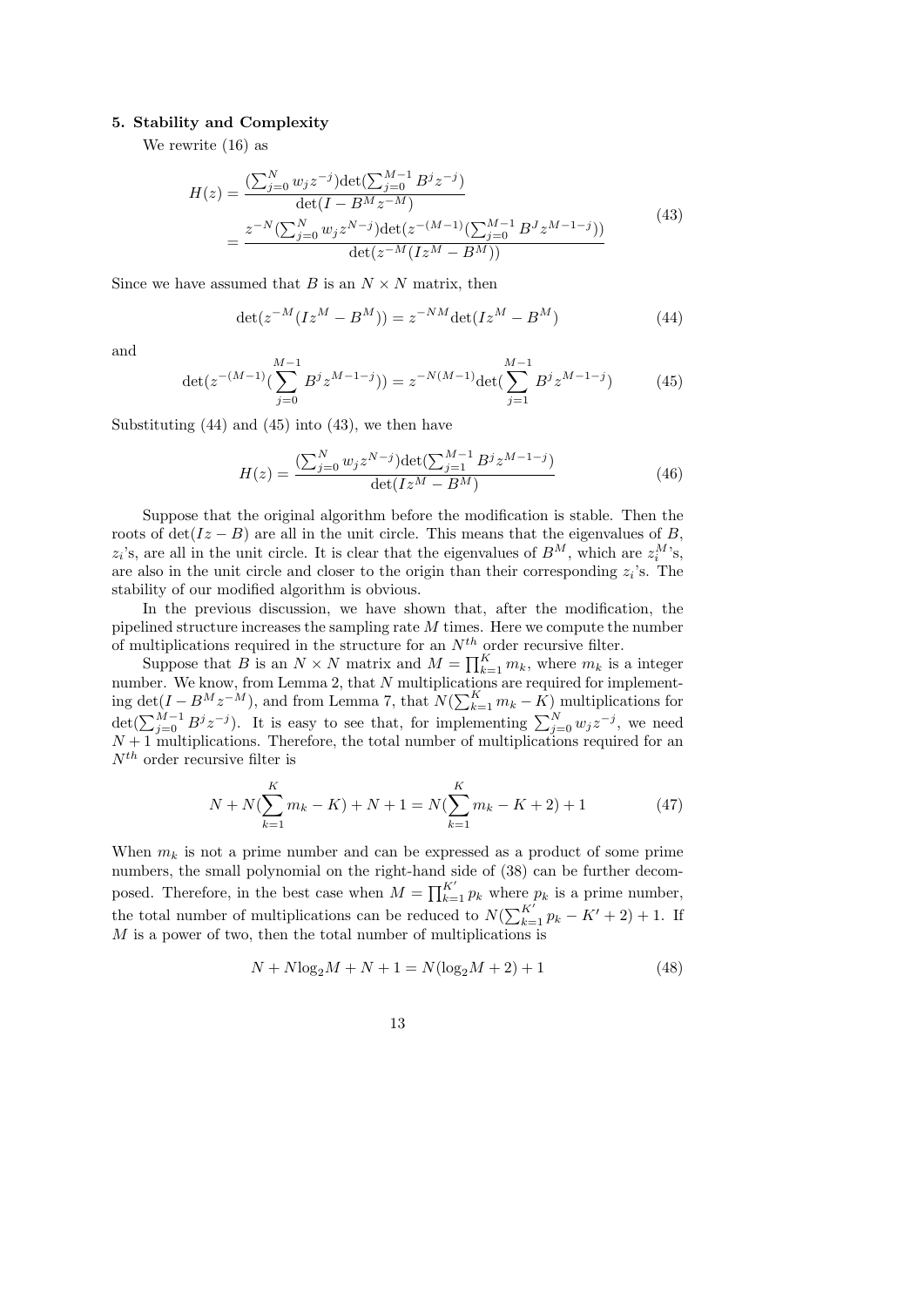# 6. Comparison

In this section, we compare our pipelined algorithm and structure with those described in [7]. In [7], the authors use the look-ahead computation to obtain a pipelined algorithm for a first-order recursive filter of state-variable form and then the decomposition technique to reduce the number of multiplications involved in that algorithm. The method can of course be extended to high-order cases. For convenience, we briefly describe this method below.

The state-variable form of an  $N^{th}$  order recursive filter can be expressed in two equations, that is, the state update equation

$$
X(n+1) = AX(n) + Bu(n)
$$
\n
$$
(49)
$$

and the output equation

$$
y(n) = CT X(n) + du(n)
$$
\n(50)

where A is an  $N \times N$  matrix, B and C are  $N \times 1$  vectors, d is a scalar,  $X(n)$  represents an  $N \times 1$  state-variable vector and  $u(n)$  and  $y(n)$  are input and output, respectively.

In the above two equations, only the state update equation contains recursion. To obtain a pipelined algorithm, the look-ahead computation needs to be applied to that equation. Iterating  $(49)$  itself M' times, we have

$$
X(n + M') = A^{M'} X(n) + A^{M'-1} B u(n) + \dots + B u(n + M' - 1)
$$
  
=  $A^{M'} X(n) + \sum_{j=0}^{M'-1} A^{M'-1-j} B u(n + j)$  (51)

where  $A^0 = I$ .

Since it can be precomputed,  $A^{M'-1-j}B$  is just an  $N \times 1$  vector. Therefore, to compute the sum on the right-hand side of  $(51)$  requires  $NM'$  multiplications. However, this number of multiplications can be reduced by using the decomposition technique. It is described as follows.

Transforming  $(51)$  into the Z domain, then

$$
X(z)z^{M'} = A^{M'}X(z) + \sum_{j=0}^{M'-1} A^{M'-1-j}BU(z)z^j
$$
 (52)

or

$$
\frac{X(z)}{U(z)} = \frac{\sum_{j=0}^{M'-1} A^{M'-1-j} B z^{j-M'}}{I - z^{-M'} A^{M'}}\tag{53}
$$

where  $X(z)$  and  $U(z)$  are the Z transformations of state-variable vector and input, respectively.

For the numerator of (53), we have

$$
\sum_{j=0}^{M'-1} A^{M'-1-j} B z^{j-M'} = \left( \sum_{j=0}^{M'-1} A^{M'-1-j} z^{-(M'-1-j)} \right) B z^{-1}
$$
  
= 
$$
\left( \sum_{j=0}^{M'-1} A^j z^{-j} \right) B z^{-1}
$$
 (54)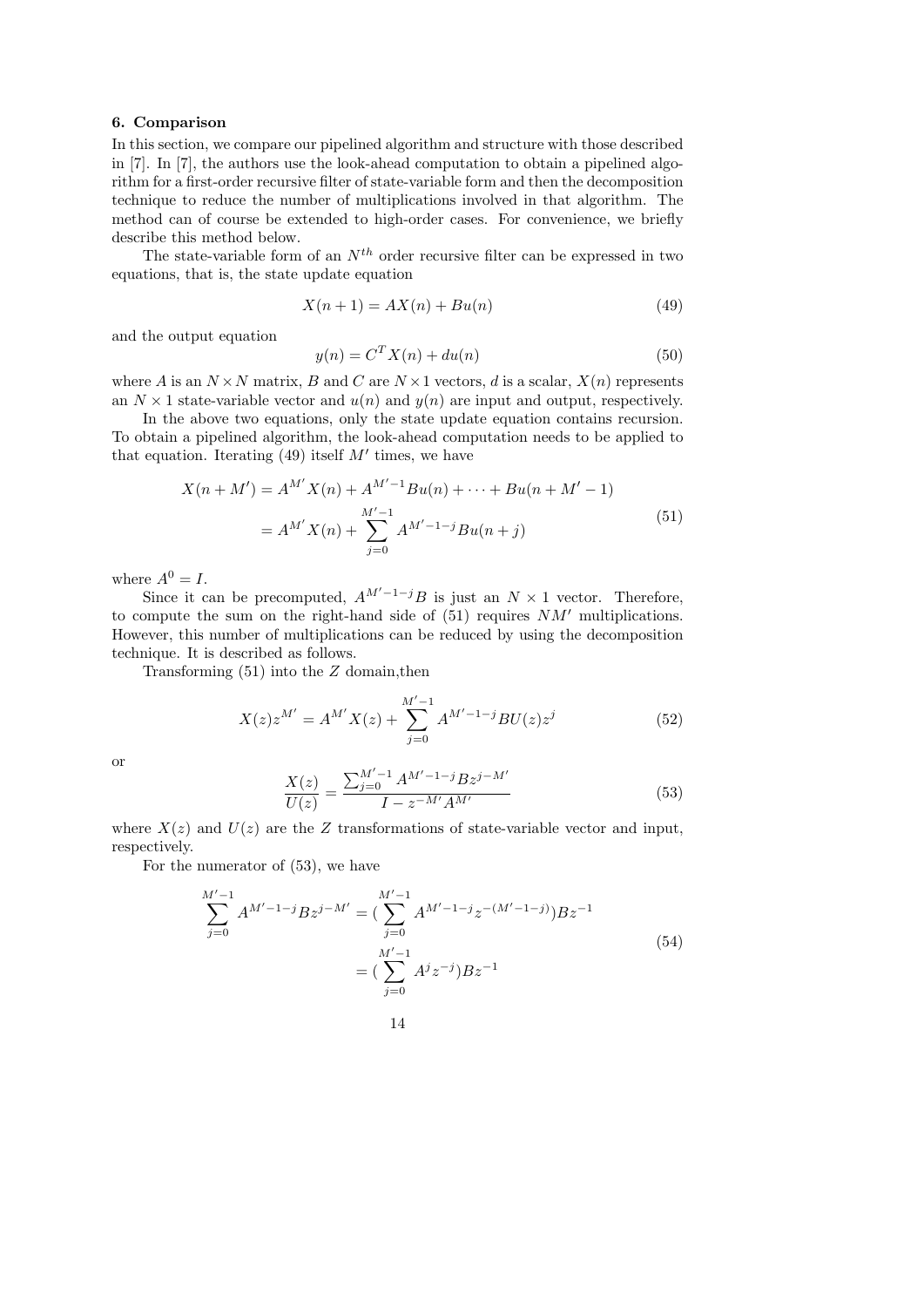From Lemma 5,  $\sum_{j=0}^{M'-1} A^j z^{-j}$  can be expressed as a product form. Suppose, for simplicity, that  $\overline{M'}$  is a power of two. Then

$$
\sum_{j=0}^{M'-1} A^{M'-1-j} B z^{j-M'} = \left( \prod_{k=1}^{\log_2 M'} \left( \sum_{j=0}^1 (Az^{-1})^{j2^{k-1}} \right) \right) B z^{-1}
$$
\n
$$
= (I + Az^{-1})(I + A^2 z^{-2}) \cdots (I + A^{M'/2} z^{-M'/2}) B z^{-1}
$$
\n(55)

From (50), (53) and (55), we can calculate the total number of multiplications required in the pipelined implementation of an  $N^{th}$  order recursive filter in the statevariable form.

First we assume that A is an  $N \times N$  full matrix. To implement the recursive part of (53),  $I - z^{-M'} A^{M'}$ ,  $N^2$  multiplications are required because it involves matrixvector multiplications. In order to obtain an  $M$  stage two-level pipeline, however,  $M'$ should be equal to  $NM$ . This is because we have to distribute  $M'$  delays evenly to all basic processing elements in the system. (It can easily be proved by drawing a diagram and then using the cut theorem.) To implement the non-recursive part of (53), that is, the equation in (55), we need  $\log_2 M' + 1$  cascaded stages. However, it requires  $N^2$  multiplications to implement  $I + A^i z^{-i}$ . Then the number of multiplications for this computation is

$$
N^2 \log_2 M' + N = N^2 \log_2(NM) + N \tag{56}
$$

To compute the output equation, there are  $N+1$  multiplications required. Therefore, the total number of multiplications is

$$
N^2 + N^2 \log_2(NM) + N + N + 1 = N^2(\log_2(NM) + 1) + 2N + 1 \tag{57}
$$

This number is much greater than that in our direct-form implementation, which is  $N(\log_2 M + 2) + 1.$ 

The total number of multiplications can be decreased if A is not a full matrix. We consider the best case when A is a block-diagonal matrix with block size 2 by 2. (Note that A can not be a diagonal matrix in most cases. Otherwise complex numbers will appear in the computation.) For implementing the recusive part of  $(53)$ , there are 2N multiplications required.  $\overline{M'}$  is now only 2M and 2N multiplications are required for implementing  $I + A^{i}z^{-i}$  in the non-recursive equation of (55). Therefore, the total number of multiplications becomes

$$
2N + 2N \log_2(2M) + N + N + 1 = 2N(\log_2 M + 3) + 1 \tag{58}
$$

This number is still greater than that in our implementation.

We can see, from (48) and (58), that the best case in the state-variable form implementation still requires twice the number of multiplications as our direct-form implementation. Furthermore, our structure is more regular. Thus it is more suitable for VLSI implementation.

15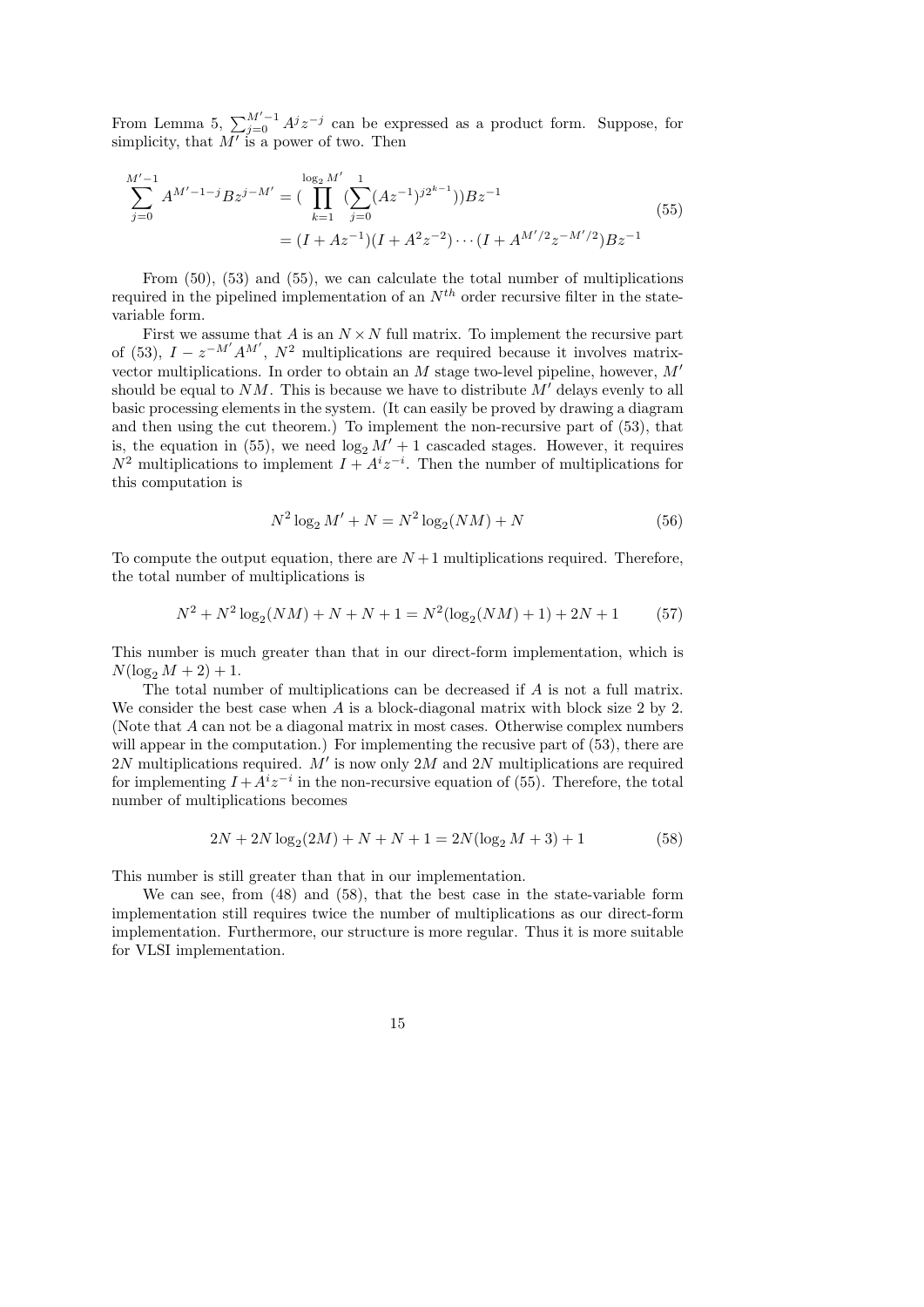# 7. Conclusions

Although the look-ahead computation is a good technique for obtaining the pipeline and/or parallel algorithm of an  $N^{th}$  order recursive filter in state-variable form, it may cause instability in the direct-form implementation. In this paper, we have used a new method for deriving a stablized algorithm of the direct-form recursive filter. This algorithm is not only guaranteed to be stable, but also leads directly to an efficient pipelined structure.(This algorithm can also leads to an efficient pipeline and parallel architecture[13].) We have shown that, to achieve the same sampling rate, our directform implementation of an  $N^{th}$  order recursive filter requires less multiplications than the state-variable form countpart. Our structure is also more regular and modular. Therefore, it is more suitable for VLSI implementation.

# 9. Postscript

We have recently learned that Parhi K. K. and Messerschmitt D. G. [14] have obtained a similar result using a different approach. The disadvantage of their method is that the decomposition technique can be applied only when  $M$  is a power of two. However, our method does not have this limitation.

#### 9. References

- [1] Barnes, C. W. and Shinnaka, S., Block shift invariance and block implementation of discrete-time filters, IEEE Trans. Circuits Syst., vol. CAS-27, Aug. 1980, pp. 667-672.
- [2] Kung, H. T. and Lam, M. S., Wafer-scale integration and two-level pipelined implementations of systolic arrays, Journal of Parallel and Distributed Computing, vol. 1, 1984, pp. 32-63.
- [3] Kung, H. T., Ruane, L. M. and Yen, D. W. L., A two-level pipelined systolic array for convolutions, in Proc. CMU Conference VLSI Syst. Comp., 1981, pp. 255-264.
- [4] Kung, S. Y., On supercomputing with systolic/wavefront array processors, Proc. IEEE, vol. 72, No. 7, July 1984, pp. 867-884.
- [5] Lu. H. H., Lee, E. A. and Messerschmitt, D. G., Fast recursive filters through transformation to block state variable form, IEEE Trans. Circuits Syst., vol. CAS-32, Nov. 1985, pp.1119-1129.
- [6] Nikias, C. L., Fast block data processing via new IIR digital filter structure, IEEE Trans. Acoustics, Speech, Signal Process., vol. 32, No. 4, Aug. 1984.
- [7] Parhi, K. K. and Messerschmitt, D. G., Concurrent cellular VLSI adaptive filter architectures, IEEE Trans. Circuits Syst., vol. 10, Oct. 1987, pp. 1141-1151.
- [8] Robert, Y. and Tchuente, M., An efficient systolic array for the 1D recursive convolution problem, Journal of VLSI and Computer Systems, vol. 1, No. 4, pp. 398-407.
- [9] Wu, C. W. and Cappello, R., Application-specific CAD of high throughput IIR filters, in Proc. Thirty-Second IEEE Computer Society International Conference, Feb. 1987, pp. 302-305.
- [10] Zeman, J. and Linsgren, A. G., Fast digital filters with low round-off noise, IEEE Trans. Circuits Syst., vol. CAS-28, July 1981, pp.716-723.
	- 16